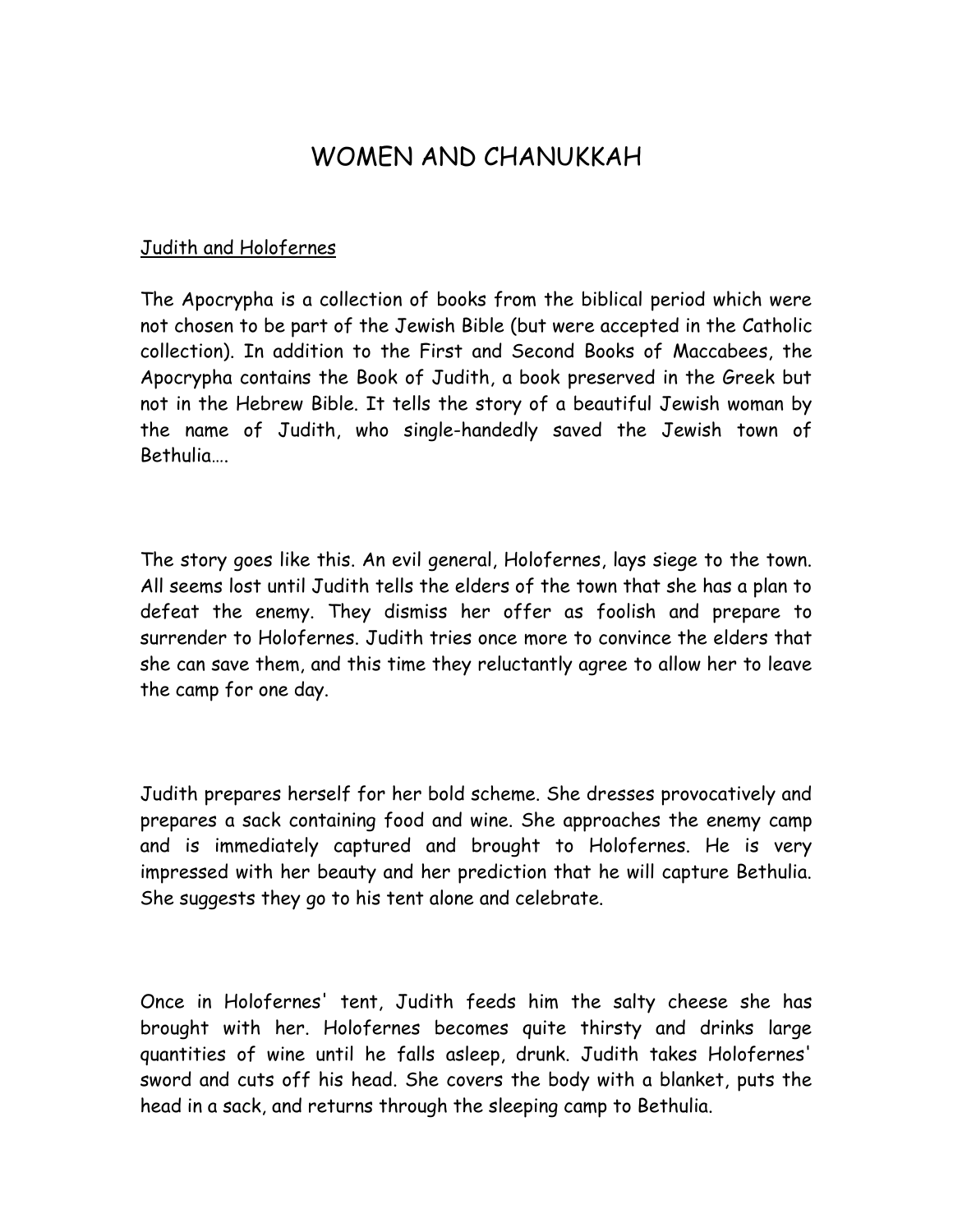The elders cannot believe that Judith has returned safely. She reveals the severed head of Holofernes and the elders place it on the walls of the city. Meanwhile, the enemy soldiers awake and discover the decapitated body of their leader. In the distance, they see Holofernes' head hanging from the walls of Bethulia. They decide that if a Jewish woman could be so ruthless, they do not want to fight Jewish men in battle, and so the army retreats and the city of Bethulia is saved.

A midrash (in Hebrew) dealing with a variation of the Judith story was read on the Shabbat or Shabbatot of Hanukkah during the Middle Ages. Dated sometime after the 10th century CE, the midrash is remarkably similar to the narrative of the Greek version.

## Hannah and Her Sons

.

Another story of heroism involving a woman is associated with Hanukkah. The story of Hannah and her seven sons is recorded in the Second Book of Maccabees 7:1-41. [Hannah is a name from Rabbinic midrash; the Second Book of Maccabees refers to her as "the mother."] Unlike the militant story of Judith, Hannah's story is a tale of martyrdom.

It seems that Antiochus meets Hannah and her sons, who refuse to eat pig in public. As each son refuses, he is tortured and put to death in front of Hannah. Finally, before the last child is to be killed, Antiochus appeals to Hannah to direct him to eat the meat and be saved. Hannah asks her son what he wishes to do. He replies that he is only sorry that he had to wait so long to show his love of Torah. Hannah praises him and he is then martyred.